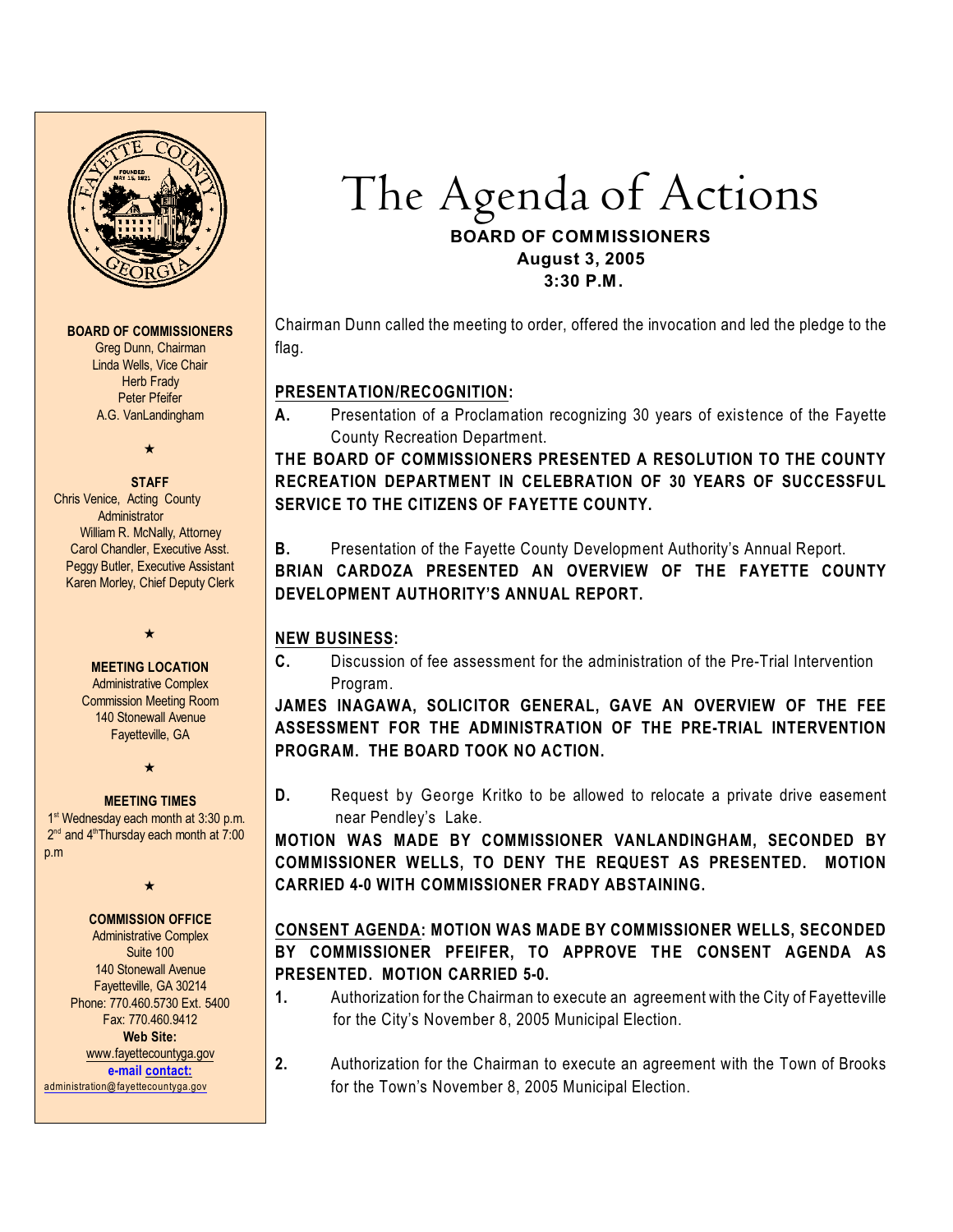# **Agenda of Actions August 3, 2005 Page 2**

- **3.** Authorization for the Chairman to execute the agreement with the City of Peachtree City for the City's November 8, 2005 Municipal Election.
- **4.** Ratification of expenditure in the amount of \$8,125.80, using contingency funds to purchase grapple assembly to pick up storm debris and other uses.
- **5.** Ratification of expenditure using contingency funds to pay contractor for assistance with debris removal from county right-of-way following recent storms in the amount of \$29,160.
- **6.** Approval of budget adjustment to transfer insurance reimbursement from the General Fund to the Sheriff's Department-Criminal Investigation Division account 10030321-52223 in the amount of \$1,682.09.
- **7.** Approval of staff recommendation to award proposal #P524 to Arwood Auction Company to conduct County auction.
- **8.** Approval to destroy numerous officer uniforms, inmate clothing and other items from the Sheriff's Department Technical Services Division which are no longer serviceable.
- **9.** Approval of staff's recommendation to pursue funding through the Federal Pre-Disaster Mitigation Program.

### **PUBLIC COMMENT:**

Members of the public are allowed up to five minutes each to address the Board on issues of concern other than those items which are on this evening's agenda.

THERE WAS NO PUBLIC COMMENT.

### **STAFF REPORTS:**

**Attorney McNally:** County Attorney Bill McNally stated he had a contract from BellSouth for the renewal of the County phone system at a fifteen percent savings over past contract that needed the signature of the Chairman.

## **MOTION WAS MADE BY COMMISSIONER FRADY, SECONDED BY COMMISSIONER WELLS, AUTHORIZING THE CHAIRMAN TO SIGN THE CONTRACT. MOTION CARRIED 5-0.**

**Attorney McNally:** County Attorney Bill McNally stated he needed a motion from the Board to begin the process of abandoning the prescriptive easement of Huiet Road from Huiet Drive to the dam site and from the dam site to the YMCA.

## **MOTION WAS MADE BY COMMISSIONER PFEIFER, SECONDED BY COMMISSIONER VANLANDINGHAM, AUTHORIZING THE PROCESS TO BEGIN THE ABANDONMENT OF THE PRESCRIPTIVE EASEMENT OF**